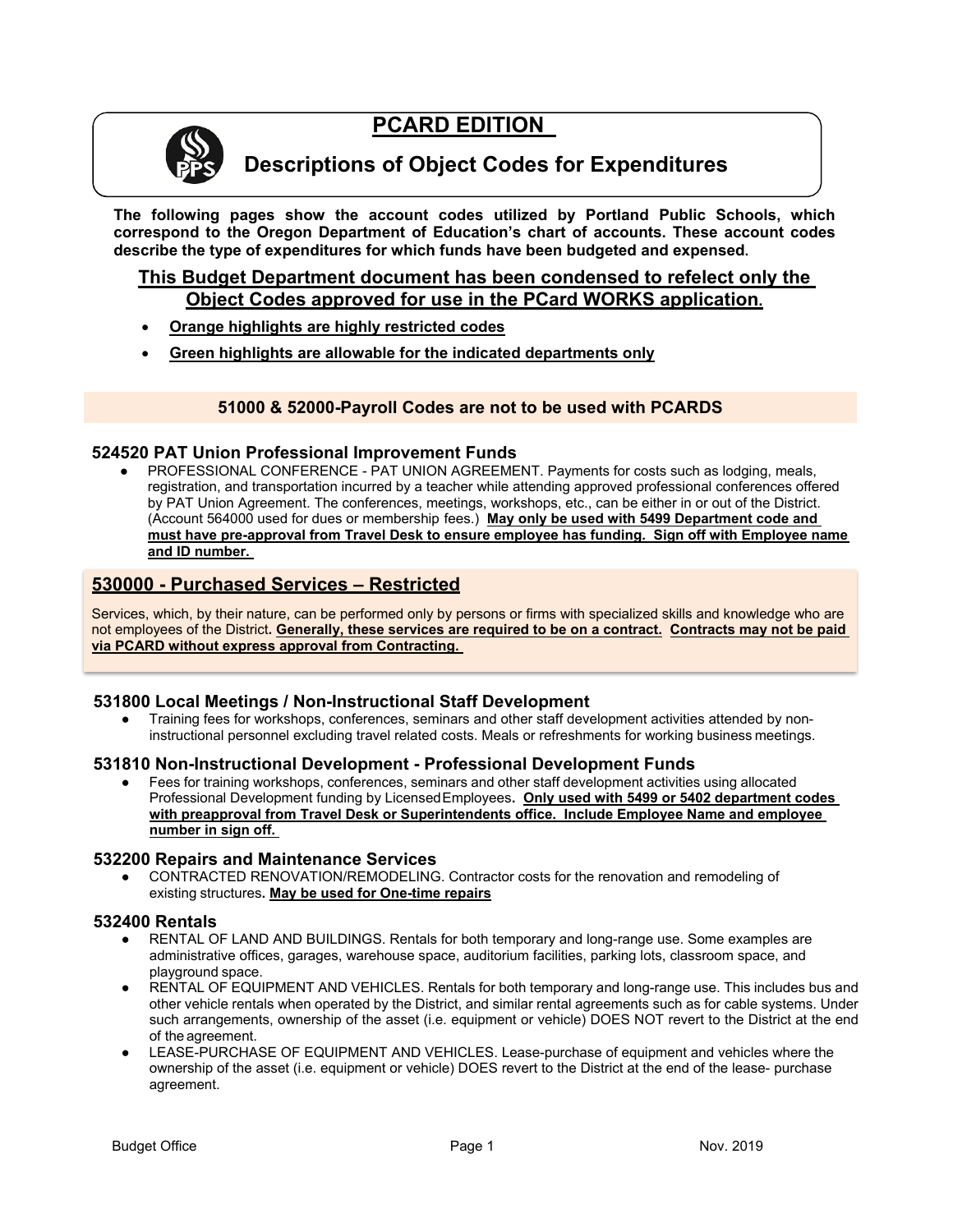#### **532800 Garbage**

• DISPOSAL SERVICES. Pickup and handling of garbage by non-District employees. **RISK DEPT ONLY**

*Student Transportation Services - Contracted costs incurred in transporting students to and from instructional programs during the school term including District expenditures associated with: (a) Home-to-school transportation of students as scheduled by the local school board; (b) Student transportation between educational facilities either within or across district*  boundaries, if the facilities are used as part of the regularly scheduled instructional program approved by the board; (c) *Student transportation for in-state field trips when such represents an extension of classroom activities for instructional purposes, and shall include out-of-state destinations within 50 miles of the Oregon border.*

#### **533200 Non-Reimbursable Student Transportation ONLY**

- STUDENT ACTIVITY EXPENSE. Includes only transportation cost for field trips for non-educational purposes not allowed for reimbursement by the state. Includes, contract payments for transporting students on student activity trips, interscholastic athletic events, out-of-state field trips, or non-instructional field trips
- **533110 Reimbursable - School Bus – Student**

**533120 Reimbursable - Taxi Cab** 

**533130 Reimbursable - In-Lieu** 

**533140 Reimbursable - Tri-Met** 

**533150 Reimbursable - Field Trips** 

**33160 Reimbursable-Athletic Trips** 

*Travel - Expenditures for transportation, meals, hotels, and other travel related expenses for the District.*

#### **534100 Travel, Local in District**

● LOCAL TRAVEL AND MILEAGE. Reimbursement for mileage incurred within the 25-mile limitation by a District employee when conducting District business. Includes parking fees and taxi fares within the confines of the District.

#### **534200 Travel, Out of District**

OUT-OF-TOWN TRAVEL. Payments for employee travel costs such as lodging, meals, and transportation incurred outside the 25-mile limitation when conducting District business, such as attending conferences and meetings. (Account 531800 used for costs of workshops and seminars for training purposes. Account 524500 used for conferences covered by PAT Union Agreement. Account 564000 used for dues and membership fees).

#### **534210 Travel, Out of District - Professional Development Funds**

Employee travel costs such as lodging, meals, and transportation incurred outside the 25-mile limitation when attending training or workshops using allocated Professional Development funding by Licensed Employees.

#### **534300 Travel, Student Activities**

STUDENT ACTIVITY EXPENSES. Student activities such as conferences, workshops, registration fees, entry fees, performance tickets, lodging and meals. (Account 533200 used for Non-Instructional transportation expenses related to these activities.)

#### **534900 Other Travel**

INTERVIEW EXPENSE. Travel costs such as lodging, meals, and transportation incurred by a prospective employee for the District. Advance permission to use this account must be obtained from the Human Resources Department.

#### **534901 Non-Reimbursable Student Academic Transportation**

Student bus passes / tickets provided for travel to and from school.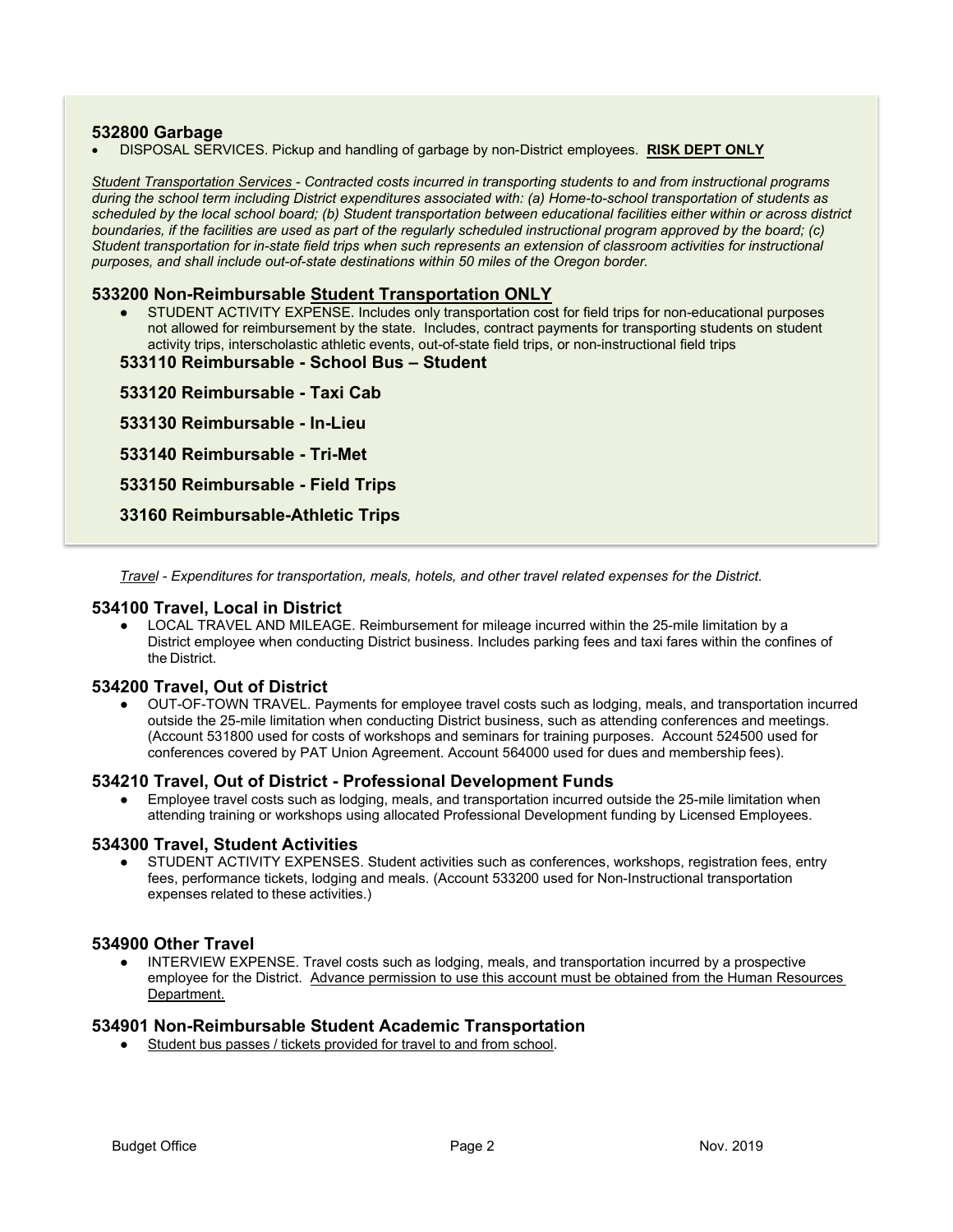*Communication - Services provided by persons or businesses to assist in transmitting and receiving messages or information. This category includes internet, telephone and fax services, as well as postage and postage machine rental.*

#### **535300 Postage**

● Postage stamps, postage machine rentals, etc.

#### **535400 Advertising**

Printed announcements in professional periodicals and newspapers or announcements broadcast by way of radio and television networks. These expenditures include advertising for such purposes as personnel recruitment, legal requirements, and the sale ofproperty.

#### **535500 Printing and Binding**

Printing/copying/binding of forms, posters, publications, etc.

# **535920 Internet Fees**

# **535990 Wide Area Network / Misc.**

# **540000 - Supplies & Materials**

Material and freight costs for items of an expendable nature that are consumed, wear out, deteriorate from use, or are used in fabrication or as components of more complex products.

# **541000 Consumable Supplies**<br>• SUPPLIES. Supplies such as

- SUPPLIES. Supplies such as chalk, home economics food, gas/ oil for shop equipment, paintbrushes, test tubes, pencils, pens, pre-printed forms, and computer cables. Cafeteria supplies such as small utensils, aprons, straws, napkins. Custodial supplies such as brooms, mops, soap, and garden hoses. Maintenance Shop supplies such as flashlights, batteries, sandpaper, drill bits, and adhesive. Printing supplies such as paper, and ink. Miscellaneous items such as uniforms and costumes. Equipment costing less than \$150.
- CUSTODIAL NON-CLEANING SUPPLIES. Non-cleaning supplies such as floor finish, gum seal, hand soap, paint, paper towels, rock salt, toilet tissue, etc.
- AUDIOVISUAL SUPPLIES. Audiovisual, graphic, and photographic supplies, blank audio and visual tapes, overhead transparency film, mounting tissue, laminating supplies, film processing, etc.

# **541100 Loss Prevention- Maintenance Services only**

*Cafeteria Needs - Expenditures that support the various needs of the Department of Nutrition Services.*

**541210 Bakery Products - NS only**

**541220 Dairy Products - NS only**

**541230 Donated Commodities – NS only**

**541240 Fruits and Vegetables - NS only**

**541250 Meat - NS only**

**541260 Nutritional Staples - NS only**

# **541270 Food Inventory Adjustment - NS only**

*Other Consumable Supplies - Expenditures that support the various needs of the District.*

# **541310 Auto Parts and Batteries - Student Transportation only**

# **541315 Tires - Student Transportation only**

# **541320 Oil and Lubricants - Student Transportation only**

• Bulk purchases for the maintenance garage or from a service station on an emergency basis only.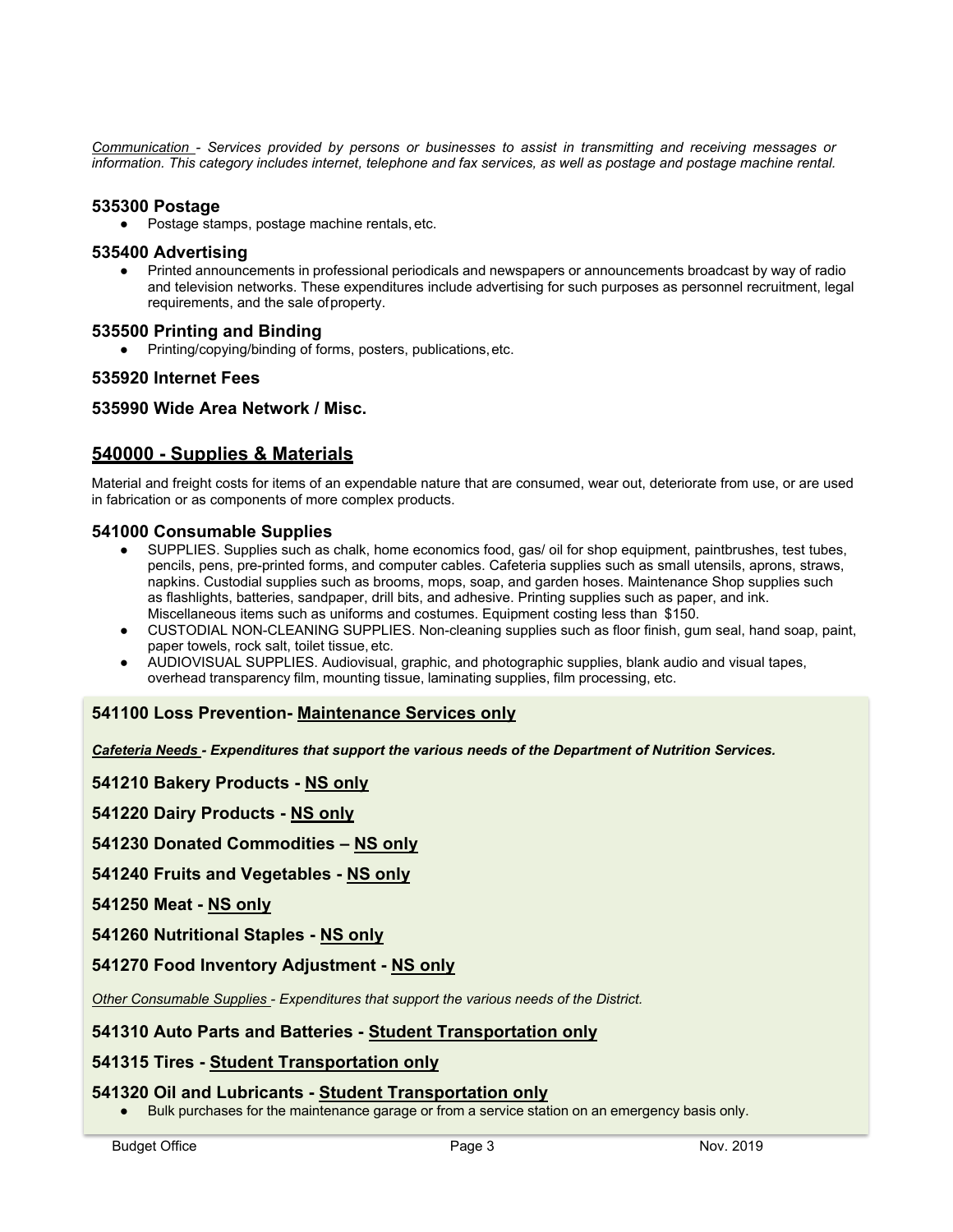# **541325 Gas - Student Transportation only**

● Bulk purchases for the maintenance garage or from a service station on an emergency basis only.

#### **541330 Propane - Student Transportation only**

● Bulk purchases for student transportationvehicles.

# **541400 Maintenance Materials**

Materials and supplies for the repair and maintenance of District buildings and equipment. (This account used only by Facilities & Asset Management and Fund 601 Self-Insurance.)

*Books and Periodicals - Expenditures for books, textbooks, and periodicals available for general use, including any reference books.*

# **542100 Textbook Expansion**

Textbook purchases that are unique and outside the basic curriculum. Special one-time purchases to support expansion of classrooms, reconfiguration to K-8 schools, additional classrooms, and individual school- based requirements, etc. Textbooks purchased against grants should be charged to this account.

# **542200 Textbook Adoption**

New curriculum adoption purchases at the Districtlevel.

# **542300 Textbook Replacement**

● Purchase of textbooks to maintain the standard curriculum. Damaged and lost books.

#### **543000 Library Books**

- LIBRARY AND REFERENCE BOOKS. Books for a new library or for materially expanding a present library, reference books for staff, repair of library books,etc.
- AUDIOVISUAL MEDIA. Motion pictures, recorded video and audio programs, filmstrips, charts, maps, rental of audiovisual materials, etc

#### **544000 Periodicals**

Subscriptions for any publications that appear at regular intervals, pamphlets, or newspapers.

*Consumable Supplies for Nutrition Services - Expenditures for food used in the school food service program. These accounts used only by Nutrition Services in Fund 202.*

# **545100 Purchased Food - NS only**

# **545200 Food Inventory Adjustments - NS only**

Adjustments for overages (shortages) of food inventory resulting from periodic inventory counts.

# **545210 Bakery Products - NS only**

# **545220 Dairy Products - NS only**

# **545240 Fruits and Vegetables - NS only**

# **545250 Meat - NS only**

# **545260 Nutritional Staples - NS only**

#### **545300 Donated Commodities - NS only**

● Market value of food products received through the State from the USDA (US Department of Agriculture).